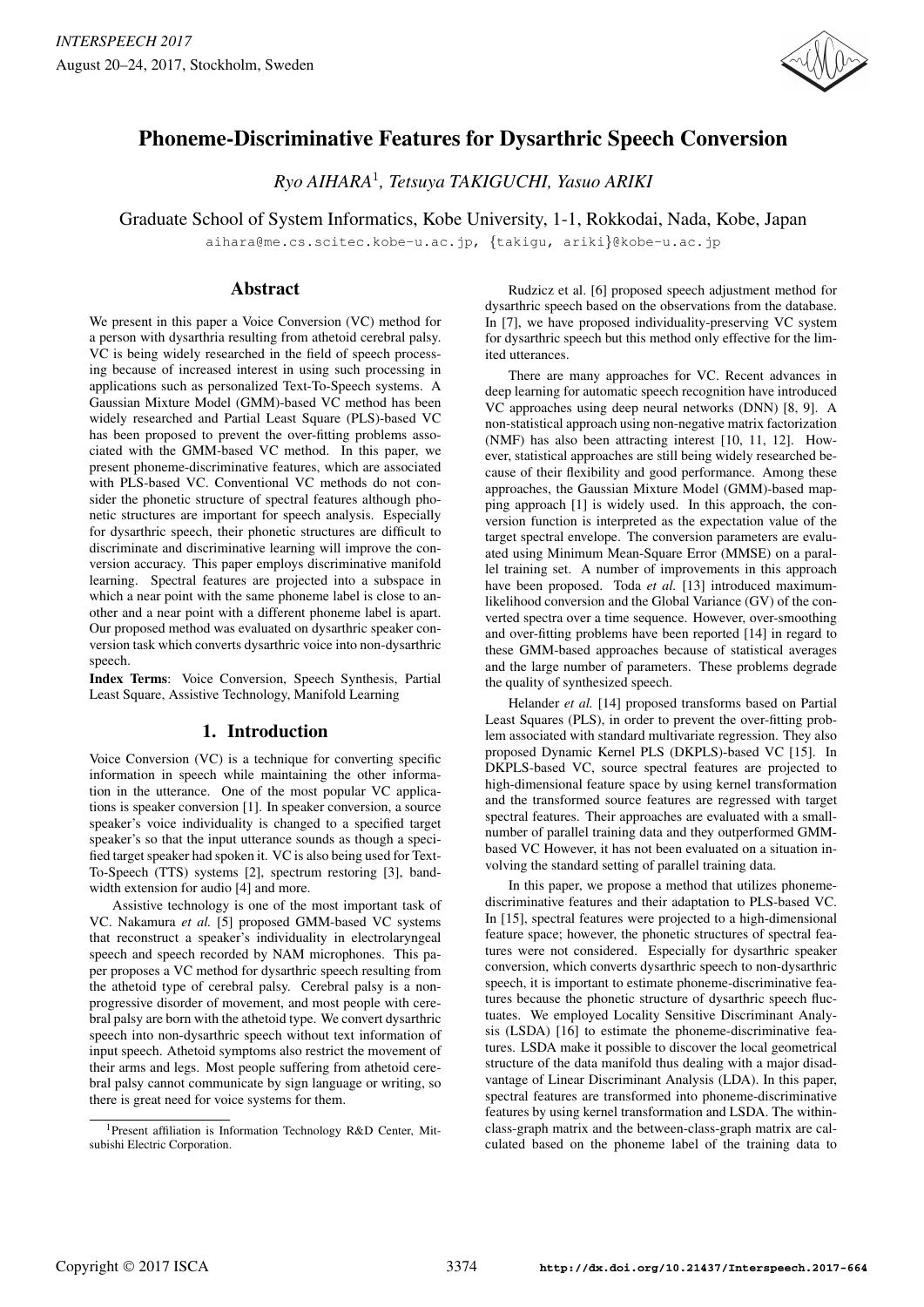model the local geometrical structure of the underlying manifold. The feature transformation matrix is estimated using the within-class and between-class graph Laplacians, where kernel transformation enables non-liner transformation and more effective learning. Phoneme-discriminative features are converted using PLS. Unlike GMM-based VC, PLS-based VC prevents the over-fitting problem, which might be caused by localitysensitive learning.

Our proposed method was evaluated on both a nondysarthric speaker conversion task and a dysarthric speaker conversion task. Objective and subjective evaluation were conducted and the evaluation reveals that our proposed method effectively improved the conversion quality of DKPLS-based VC in dysarthric speaker conversion task.

The rest of this paper is organized as follows: In Section 2, the summary of our algorithm is described. In Section 3, the experimental data are evaluated, and the final section is devoted to our conclusions.

## 2. Phoneme-discriminative Feature Extraction and Dynamic PLS

#### 2.1. Overview

Our proposed method consists of the training phase and the test phase. Fig. 1 shows the overview of the training phase of our proposed method. First, STRAIGHT analysis [17] is applied to the source and the target parallel utterances (training data), and then STRAIGHT spectra are extracted. Next, spectral features, which include mel-cepstra and delta features, are calculated from the STRAIGHT spectra. Then, k-means clustering is applied to the source spectral features and the estimated centroids are used as reference vectors in kernel transformation. Nest, LSDA is adopted to the kernel-transformed source spectral features, and feature transformation matrices are estimated. The estimated feature transformation matrices are adopted to kernel-transformed source spectral features. In order to consider the dynamic information, adjacent frames are concatenated as segmental features. The segmental source features and the target spectral features are aligned using DTW. (Alignment information is obtained from the source mel-cepstra and the target mel-cepstra.) Finally, the speaker transformation matrix is estimated by using PLS regression, which is estimated from the phoneme-discriminative source features and the target spectral features.

Fig. 2 shows the overview of the test phase of our proposed method. Mel-cepstra and their delta features are calculated from the STRAIGHT spectra and used as spectral features. The features are transformed using reference vectors and the kernel trick. The feature transformation matrix is adopted to the kernel-transformed feature, and the features are transformed into phoneme discriminative feature. Finally, the segmental features are constructed and the speaker transformation matrix is adopted to them.

#### 2.2. Phoneme-discriminative Features

LSDA [16] is adopted to estimate the phoneme-discriminative feature. Because we want to discover the intrinsic geometry, spectral features are transformed into a high-dimensional feature space using kernel transformation. In this paper, Gaussian kernel is adopted to the source spectral feature  $X_{d,i}$ ,  $d =$  $1, \ldots, D, i = 1, \ldots, I$ , and the reference vector  $R_{d,n}, n$ 1*, ..., N*, where *I*, *D*, and *N* denote the number of frames of



Figure 1: *Overview of the training phase of our proposed method.*

the source training data, the number of dimensions of the source spectral feature, and the number of frames reference vector, respectively. The kernel-transformed feature  $k_{i,n}$  is calculated as follows:

$$
k_{i,n} = exp(\frac{-||X_{d,i} - R_{d,n}||^2}{2\sigma^2})
$$
\n(1)

 $\sigma$  denotes the width of a Parzen window for the kernel where the selection of is not highly crucial [15]. Spectral features are transformed into a non-linear and a high-dimensional feature space.

In order to estimate the phonetic structure of kerneltransformed features, we calculate a within-class scatter graph and a between-class scatter graph. Adjacency matrices of a within-class scatter graph and a between-class scatter graph of training data are defined as follows:

$$
\mathbf{A}_{ij}^{w} = \begin{cases} 1 & \begin{pmatrix} \mathbf{k}_{i} \in N_{k_{w}}(\mathbf{k}_{i}) \text{ or } \mathbf{k}_{j} \in N_{k_{w}}(\mathbf{k}_{j}) \\ \text{ and } \\ 0 & \text{ (otherwise)} \end{pmatrix} & (2) \end{cases}
$$

$$
\mathbf{A}_{ij}^{b} = \begin{cases} 1 & \left( \mathbf{k}_{i} \in N_{k_{b}}(\mathbf{k}_{i}) \text{ or } \mathbf{k}_{j} \in N_{k_{b}}(\mathbf{k}_{j}) \\ \text{and} \\ 0 & \text{otherwise} \end{cases}
$$
 (3)

where  $N_{k_w}(\mathbf{k}_i)$  and  $N_{k_b}(\mathbf{k}_i)$  denote the set of  $k_w$  nearest neighbors of  $\mathbf{k}_i$  in the within-class scatter graph and  $k_b$  nearest neighbors of  $\mathbf{k}_i$  in the between-class scatter graph.  $c_i$  and  $c_j$ denote the phoneme label of  $\mathbf{k}_i$  and  $\mathbf{k}_j$ . Using adjacency matrices, graph Laplacians of between-class scatter are defined as follows:

$$
\mathbf{L}^{b} = \mathbf{D}^{b} - \mathbf{A}^{b} \tag{4}
$$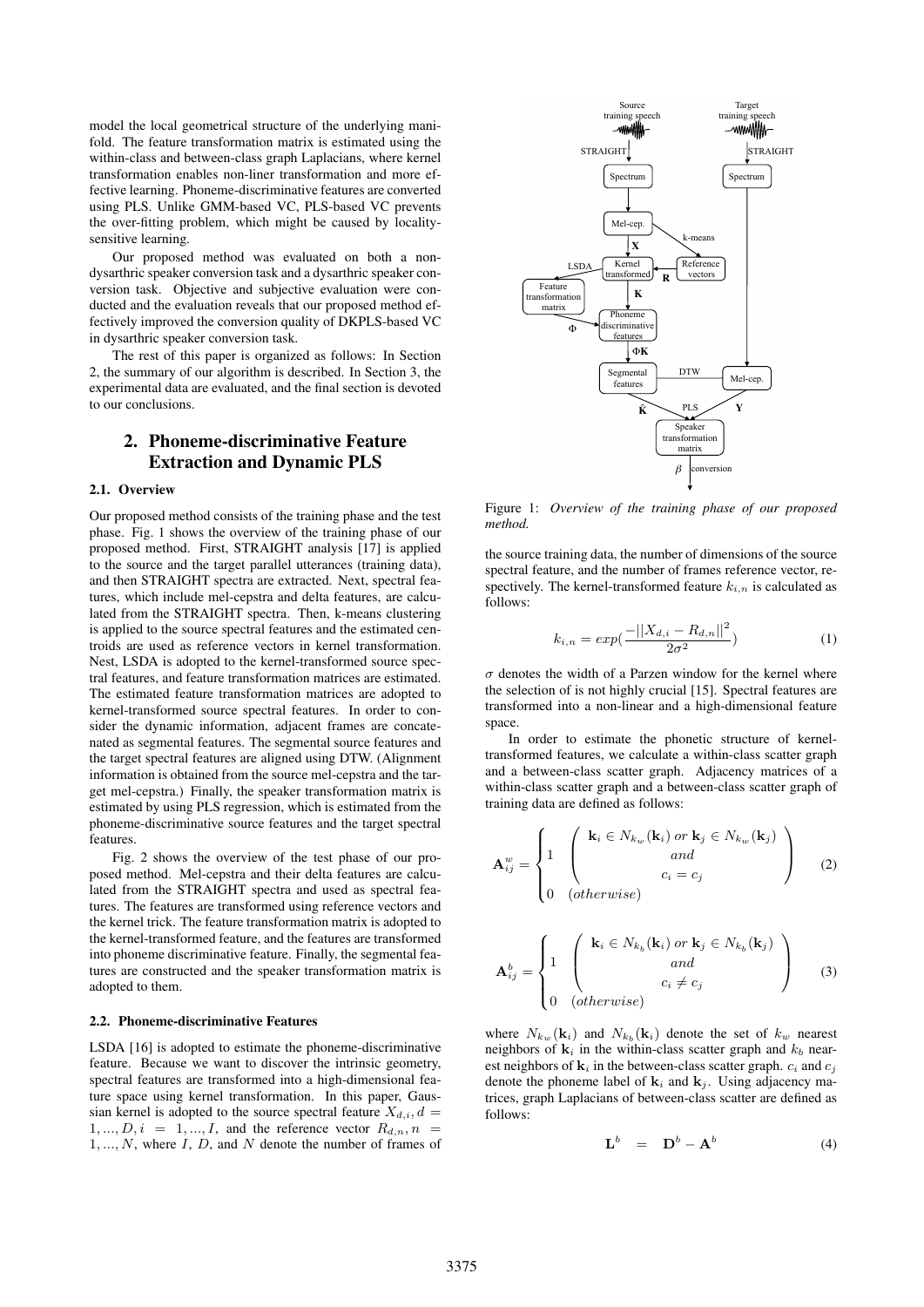

Figure 2: *Overview of the test phase of our proposed method.*

where  $D^b$  denotes the diagonal column (or row) sum of  $A^b$ .

Based on LSDA, a phoneme-discriminative feature transformation matrix  $\Phi$  is estimated from the following optimization problem:

$$
\arg \max \mathbf{\Phi}^{\mathsf{T}} \mathbf{K} (\alpha \mathbf{L}^b + (1 - \alpha) \mathbf{A}^w) \mathbf{K}^{\mathsf{T}} \mathbf{\Phi}
$$
  
s.t. 
$$
\mathbf{\Phi}^{\mathsf{T}} \mathbf{K} \mathbf{D}^w \mathbf{K}^{\mathsf{T}} \mathbf{\Phi} = 1
$$
 (5)

where  $D^w$  and  $\alpha$  ( $0 \le \alpha \le 1$ ) denote the diagonal column (or row) sum of  $A^w$  and the weight for between-class graph, respectively. The transformation matrix **Φ** that maximizes (5) is given by the maximum eigenvalue problem:

$$
\mathbf{\Phi}^{\mathsf{T}} \mathbf{K} (\alpha \mathbf{L}^b + (1 - \alpha) \mathbf{A}^w) \mathbf{K}^{\mathsf{T}} \mathbf{\Phi} = \lambda \mathbf{\Phi}^{\mathsf{T}} \mathbf{K} \mathbf{D}^w \mathbf{K}^{\mathsf{T}} \mathbf{\Phi}
$$
 (6)

where  $\lambda$  denotes eigenvalues.

#### 2.3. Dynamic Partial Least Square Regressions

Before estimating PLS, segmental features  $\hat{\mathbf{K}}$  are constructed from the phonetic discriminative source features **ΦK**.

$$
\hat{\mathbf{K}}_t = [\mathbf{\Phi} \mathbf{K}_{t-1}^\mathsf{T} \mathbf{\Phi} \mathbf{K}_t^\mathsf{T} \mathbf{\Phi} \mathbf{K}_{t+1}^\mathsf{T}]^\mathsf{T} \tag{7}
$$

DPLS is estimated from the segmental features and the target spectral features.

In PLS, the source segmental vector  $\hat{\mathbf{K}}_t$  and the target spectral vector  $Y_t$  are represented by a linear transformation of a speaker-independent latent variable vector **h***<sup>t</sup>* as follows:

$$
\hat{\mathbf{K}}_t = \mathbf{Q} \mathbf{h}_t + \mathbf{e}_t^x \tag{8}
$$

$$
\mathbf{Y}_t = \mathbf{P}\mathbf{h}_t + \mathbf{e}_t^y \tag{9}
$$

where **Q** and **P** denote the speaker specific matrix.  $e_t^x$  and  $e_t^y$  denote residual terms. Solving  $\dot{Q}$  and  $P$ , the speakertransformation matrix *β* is estimated based-on SIMPLS algorithm [18].

In the test phase, segmental features  $\hat{\mathbf{K}}$  are constructed from the phonetic discriminative source features of test data. The converted spectral features  $\hat{y}$  is obtained as follows:

$$
\hat{\mathbf{Y}}_t = \beta \hat{\mathbf{K}}_t \tag{10}
$$

## 3. Experiments

#### 3.1. Experimental Conditions

The proposed method was evaluated in a non-dysathric speaker conversion task and dysarthric speaker conversion task using clean speech data. In non-dysathric speaker conversion, two males and two females were used from the ATR Japanese speech database [19] and male-to-male conversion (M101*→*M102), female-to-female conversion (F101*→*F102), male-to-female conversion (M101*→*F101), and female-to-male (F101*→*M101) conversion were conducted. Fifty parallel sentences are used for training and the other 50 sentences were used for testing.

For dysarthric speaker conversion, one Japanese male with dysarthric speech resulting from athetoid cerebral palsy was stored as the source speaker. The target male speaker is chosen from the ATR Japanese speech database. Fifty parallel sentences are used for training and the other 50 sentences are used for testing.

The sampling rate was 16 kHz. Each sample was analyzed by STRAIGHT [17], and F0, spectral envelope, aperiodic components were extracted. Mel-cepstral features, which are used as spectral features, were calculated from the STRAIGHT spectral envelope, and ∆ features were added to them. For non-dysarthric speaker conversion, the energy of mel-cepstrum were not used, and the number of spectral features is 48. For dysarthric speaker conversion, the energy of the mel-cepstrum was used, and the number of spectral features was 50.

We compared the following methods for spectral conversion.

- ML-GMM-D: A joint-density GMM with diagonal covariance matrices is modeled on spectral features and converted by trajectory estimation [13].
- ML-GMM-F: A joint-density GMM with full covariance matrices is modeled on spectral features and converted by trajectory estimation [13].
- **DKPLS**: PLS is modeled on kernel-transformed spectral features [15].
- PDKPLS (proposed method): PLS is modeled on phoneme-discriminative features.

For the GMM-based method, the number of Gaussians was chosen from the set 1, 2, 4, 8, 16, 32, 64, 128, 256. For PLS-based methods, the number of latent components was chosen from the same set. For our proposed method, *α* was chosen from the set 0.1, 0.5, 1.0.

F0 information is converted using a conventional linear regression based on the mean and standard deviation [13]. Aperiodic components were synthesized without any conversion.



Figure 3: *MelCD [dB] of male-to-male conversion as a function of number of dimensions of phoneme discriminative feature.*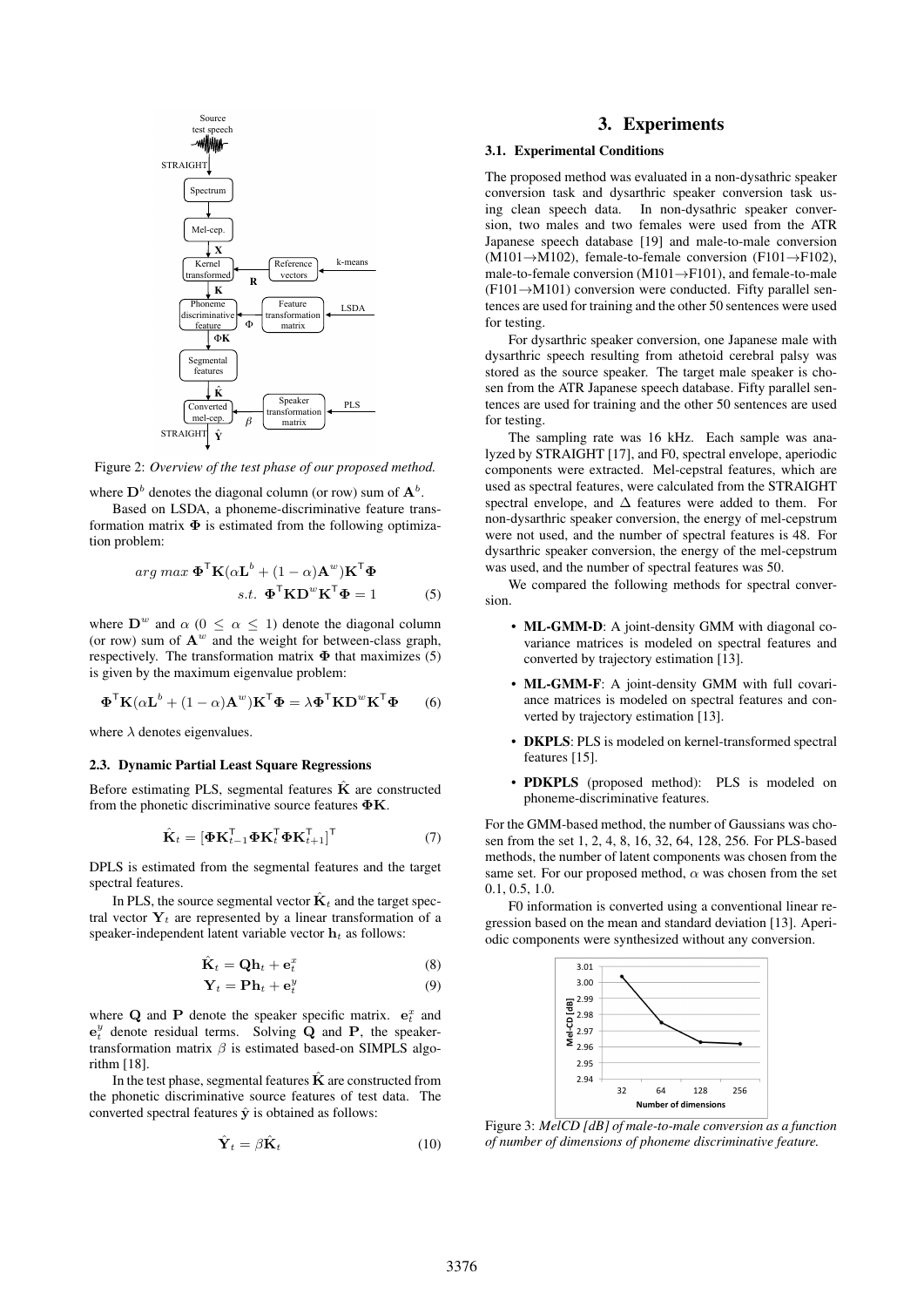

Figure 4: *MelCD [dB] of male-to-male conversion as a function of latent components of PLS. Dashed line denotes DKPLS and solid line denotes prosed PDKPLS.*

## 3.2. Objective Evaluations

Objective tests were carried out using Mel-cepstrum distortion (MelCD) [dB] as follows:

$$
MelCD = (10/\log 10) \sqrt{2 \sum_{d}^{24} (mc_d^{conv} - mc_d^{tar})^2}
$$
 (11)

where  $mc_d^{conv}$  and  $mc_d^{tar}$  denote the *d*-th dimension of the converted and target mel-cepstra.

Fig. 3 shows the MelCD as a function of the number of dimensions of the proposed phoneme-discriminative feature. The figure shows that using too small of a number of dimension leads to worse results.

Fig. 4 shows the MelCD as a function of the number of latent components. The figure shows that our proposed PDKPLS works well when the number of the latent components is small. This result shows that our proposed phoneme-discriminative feature effectively represents the phonetic feature space.

Table 1 shows the MelCD of non-dysarthric speech conversion. The bold result shows the best result. Considering the results depicted in the table, the difference between ML-GMM-D and ML-GMM-F is not significant. DKPLS obtained a better result than the GMM-based method in female-to-female conversion and male-to-female conversion. Our proposed method outperformed DKPLS in all conversion pairs and obtained the best score in female-to-female and female-to-male conversion.

Fig. 5 shows the MelCD of dysathric speaker conversion. The target speaker is chosen from the database, which obtained the smallest MelCD between the source dysarthric speaker. The results show that our proposed method significantly outperformed the other method. Compared to non-dysarthric speech conversion, the effectiveness of our proposed method is significant in dysarthric speech conversion. We assume thit is because the phoneme structure of dysarthric speech is fluctuats more compared to non-dysarthric speech, and LSDA effectively reduce the fluctuation of the phoneme structure.

|              | $M$ -to- $M$ | $F$ -to- $F$ | $M$ -to- $F$ | $F$ -to-M |
|--------------|--------------|--------------|--------------|-----------|
| Source       | 3.96         | 3.69         | 4.17         | 4.17      |
| ML-GMM-D     | 2.96         | 2.84         | 2.88         | 2.86      |
| ML-GMM-F     | 2.95         | 2.84         | 2.88         | 2.82      |
| <b>DKPLS</b> | 2.98         | 2.84         | 2.87         | 2.84      |

PDKLPS || 2.95 | 2.81 | 2.84 | 2.82

Table 1: *MelCD of non-dysarthric speech conversion [dB]*

#### 3.3. Subjective Evaluations

The subjective evaluation was conducted on "speech quality" and "similarity to the target speaker (individuality)" for the task of dysarthric speech conversion. For the subjective evaluation, 25 sentences for each conversion pair were evaluated



Figure 5: *MelCD [dB] of dysarthric speech conversion.*

by 8 Japanese speakers. For the evaluation of speech quality, we performed a Mean Opinion Score (DMOS) test [20]. The opinion score was set to a 5-point scale (5: excellent, 4: good, 3: fair, 2: poor, 1: bad). For the similarity evaluation, a XAB test was carried out. In the XAB test, each subject listened to the voice of the target speaker. Then the subject listened to the voice converted by the two methods and selected which sample sounded most similar to the target speaker's voice.

The left side of Fig. 6 shows the results of a speech-quality test on dysarthric speaker conversion. Our proposed method obtained a better score than ML-GMM-D. The difference between the two methods is significant for the *p*-value test,  $p =$  $0.03 < 0.05$ . The right side of Fig. 6 shows the results of a speaker similarity test on dysarthric speaker conversion. The difference between the two methods is significant for the *p*value test,  $p = 0.04 < 0.05$ . These results did not contradicted to the results of objective evaluation and show the effectiveness of our proposed method.



Figure 6: *Results of subjective evaluation for the task of dysarthric speaker conversion. Left: MOS test on speech quality. Right: XAB test on similarity.*

## 4. Conclusions

We proposed phoneme-discriminative features associated with PLS-based VC. In the case of dysarthric speaker conversion, the phoneme structure of input speech fluctuates compared to non-dysarthric speech, and a discriminative structure is needed. In order to model the local geometric structure of a phoneme spectrum, LSDA was employed using phoneme labels. The phoneme-discriminative feature space is modeled using PLS regressions, which enables us to avoid an over-fitting problem. Experimental results show that our proposed method makes it possible to obtain higher speech quality compared to conventional GMM-based VC, especially for the task of dysarthric speaker conversion.

In this study, there was only one subject person, so in future experiments, we will increase the number of subjects and further examine the effectiveness of our method.

## 5. Acknowledgements

This work was supported in part by PRESTO, JST (Grant No. JPMJPR15D2).